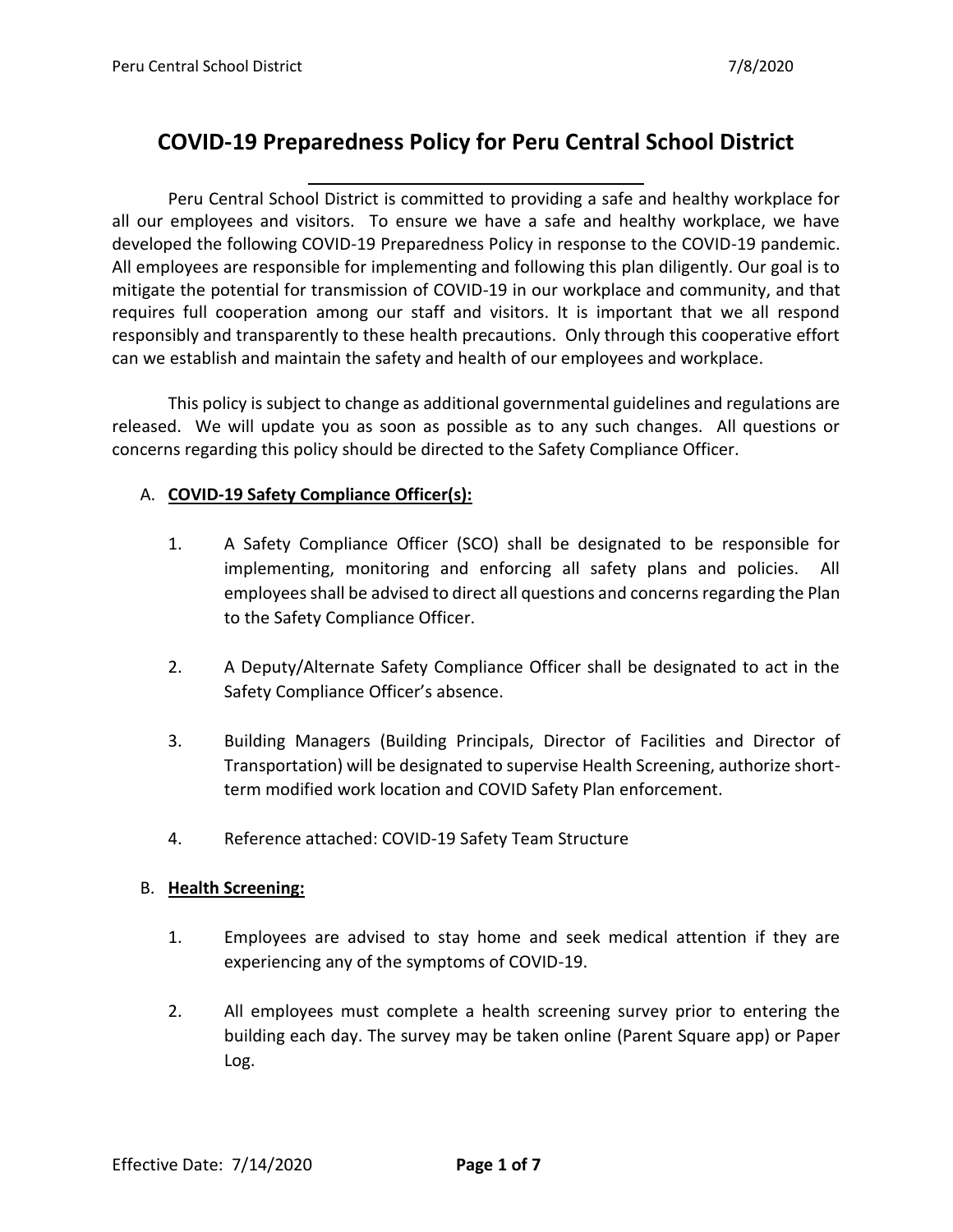- 3. All employees will take their temperature at their school entrance prior to beginning their workday. All employees are to arrive through **[Elementary Entrances E-8, E-22, E-33 & Secondary Entrances S-1 & S-22, Bus Garage B-6]** to affirm Health Screenings have been completed prior to reporting for duty. A COVID Health Station will be set up at each office to support the screening and COVID- 19 Return to Work Safety Plan.
- 4. A daily log will be kept indicating that a health screening survey was completed and results were acceptable and that the employee's temperature was taken and was below 100.4°F. Records of actual temperatures will not be recorded.
- 5. Employees with a temperature of 100.4°F or higher will be sent home. An employee must be fever free WITHOUT medication for 24 hours before returning to work.
- 6. If an employee starts to show symptoms of COVID-19 during the workday, he/she will be sent home immediately, and proper cleaning protocol will be followed.
- 7. Reference attached: COVID-19 Health Check Questionnaire

## C. **COVID Related Absences:**

# 1. Quarantine Requirements:

- a. If an employee has COVID-19 symptoms and either tests positive or did not receive a test, he/she may only return to work after completing 14 days of self-quarantine and providing a return to work note from his/her health care provider.
- b. If an employee does not have COVID-19 symptoms, but tests positive, he/she may only return to work after completing 14 days of selfquarantine and providing a return to work note from his/her health care provider.
- c. If an employee has had close contact with a person with COVID-19 AND is symptomatic, he/she may only return to work after completing a 14 day self-quarantine.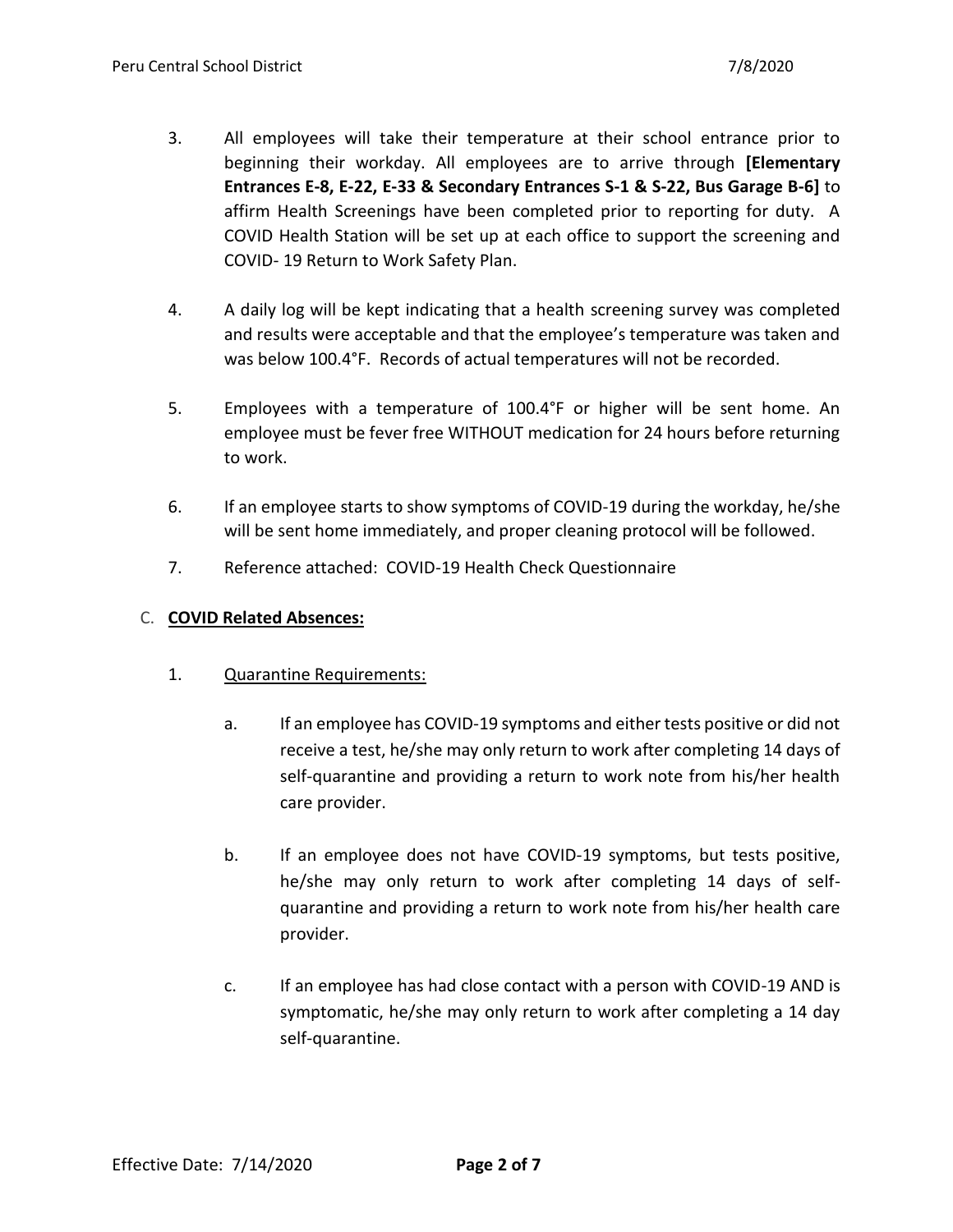- d. If an employee has had close contact with a person medically diagnosed with COVID-19 and is not symptomatic, he/she must complete a 14 day self-quarantine.
- 2. Work from Home Requests:
	- a. If an employee is feeling ill but is able to work, he/she may request permission to work from home from their Building Manager for Short Term (1-2 days) and from the SCO for long term (3 or more days).
	- b. Employees are requested to report any travel outside of our region to the Safety Compliance Officer, and if it is determined that the area to which the employee traveled is an area with a high number of COVID-19 cases (based on CDC announcements), the Safety Compliance Officer may require such employee to work from home for 14 calendar days, and return to the office only if he/she is fully asymptomatic. Employees are asked not to come into physical contact with any colleagues during this time.
	- c. Employees that must stay at home with their children due to schools being closed due to COVID-19 may request permission in writing to work from home from the SCO.
	- d. Employees who have been in close contact with someone infected by COVID-19 must notify the Safety Compliance Officer and may be required to work from home for 14 calendar days. Employees are asked not to come into physical contact with any colleagues during this time.
	- e. If a member of an employee's household has tested positive for COVID-19 or is experiencing symptoms of COVID-19, he/she must notify the Safety Compliance Officer immediately and will only be permitted to return to the office 14 calendar days after such person has fully recovered, provided that the employee is asymptomatic or has a doctor's note confirming he/she does not have the virus. Employees are asked not to come into physical contact with any colleagues during this time.
	- f. Reference attached: Form to Request to Work from Home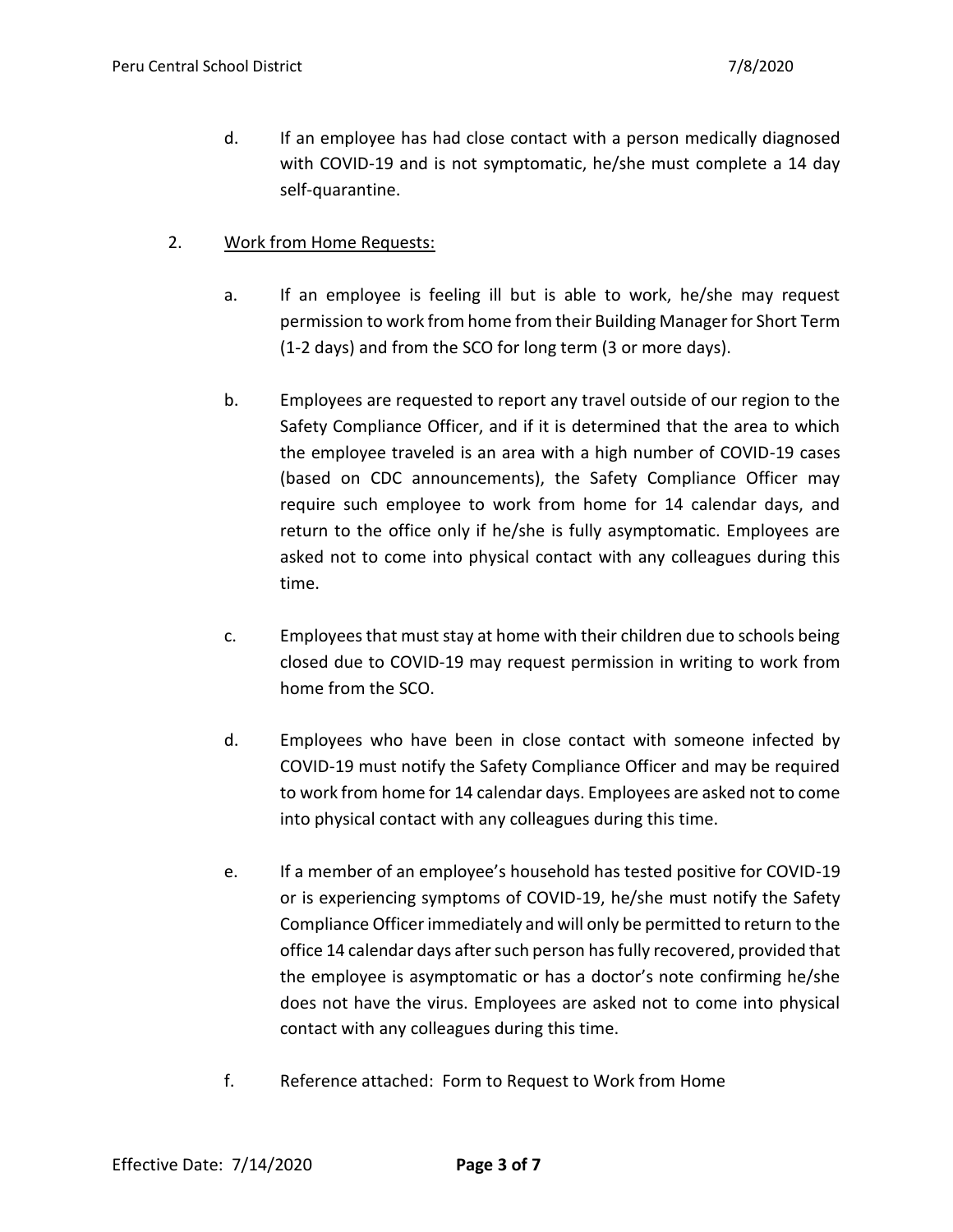## D. **Physical Distancing:**

- 1. The reception area, conference rooms and workstations have been modified and/or reconfigured so that 6 feet social distancing may be followed at all times.
- 2. No congregating is permitted in any common areas or offices.
- 3. No more than one person may be in the copy room/copy area at any time.
- 4. People in a kitchen area/break room are to socially distance themselves.
- 5. No meals may be eaten in any common areas without at least 6 feet of social distancing between individuals. Individuals must sanitize their area when finished.
- 6. Employees are encouraged to limit all inter-office communication to phone, video conferencing and email to minimize close contact among staff.
- 7. Reference Attached: CDC Social Distancing Poster.

#### E. **Personal Protective Equipment**

- 1. All employees will be provided with three (3) reusable cloth face masks, a disposable face mask daily or a stipend to purchase reusable masks. Employees must wear masks at all times that they are not at their desk.
- 2. Disposable face masks will be available for employees and visitors.
- 3. Employees will receive training on putting on and removing face masks.
- 4. Hand sanitizing stations have been set up throughout the building. Signs have been posted to encourage frequent hand washing and hand sanitizing.
- 5. Gloves are available at building entrances.
- 6. Reference attached: CDC Mask Poster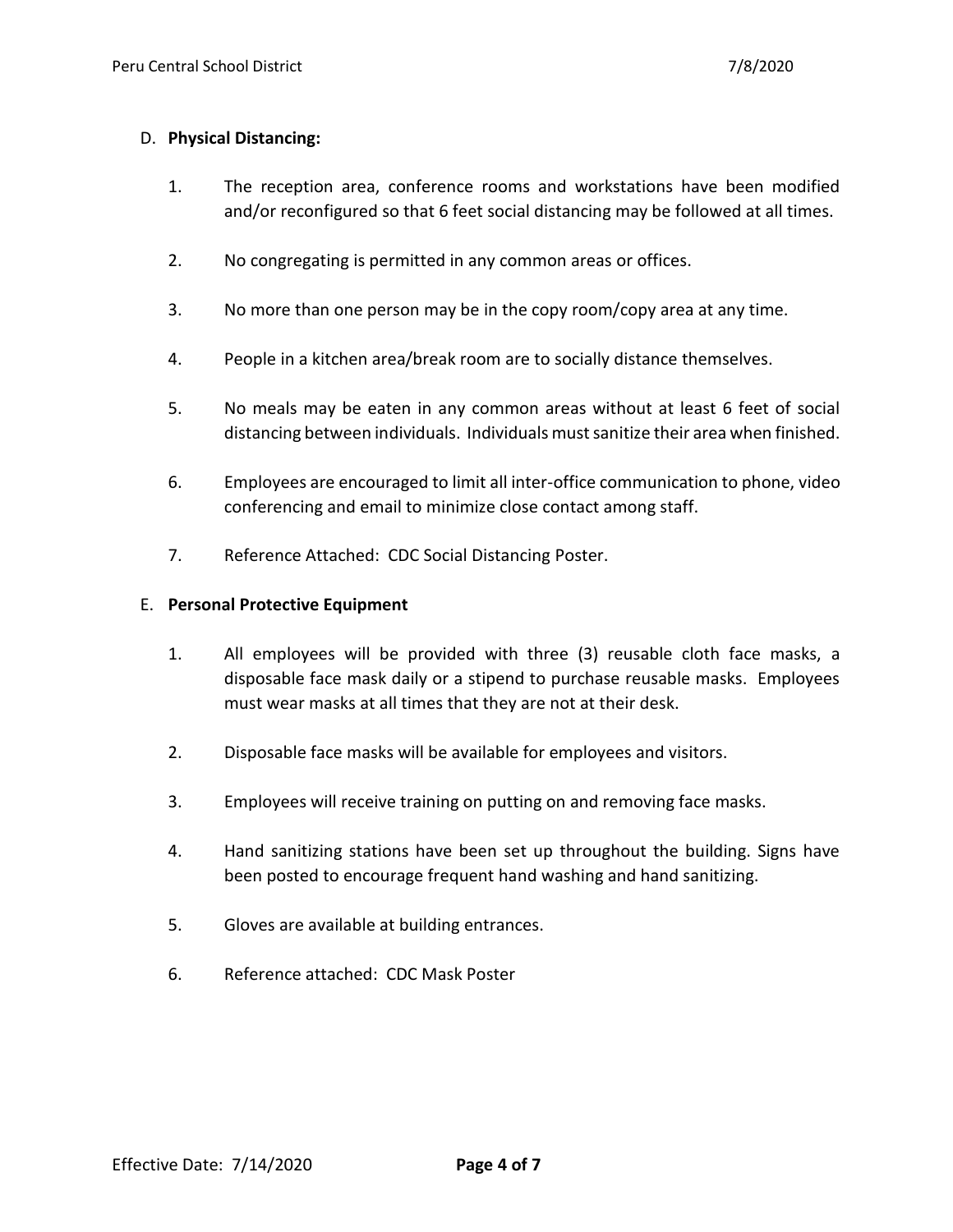## F. **Hygiene**

- 1. Employees must wash their hands immediately upon arrival.
- 2. Employees will be trained on proper hand washing and good hygiene practices.
- 3. Employees must wash their hands or use hand sanitizer prior to using the copy, postage machines or such equipment. Alternatively, gloves may be worn while using such equipment.
- 4. Reference attached: CDC Hand Washing Poster

# G. **Cleaning and Disinfection:**

- 1. Kitchen, bathrooms, high touch surfaces and copy rooms must be cleaned at least once daily. Cleaning rotations will be set up with assigned tasks and times. A cleaning log will be maintained, and the Building Managers will do periodic checks of the logs to ensure compliance.
- 2. Meeting rooms must be cleaned prior to each meeting. The meeting host is to wipe-down the tables, chairs and writing utensils with disinfecting wipes or spray prior to each meeting. All meetings must be scheduled with at least a 30-minute window between meetings to allow time for such cleaning. No one should use the meeting rooms except for in-person meetings or video conferences.
- 3. Employees must wipe down their individual workstations frequently with cleaning products. Cleaning products will be provided to each employee.
- 4. Disposable dishes are to be used at all times. If non-disposable dishes must be used for any reason, they must be rinsed with hot water and put in a bag to bring home to sanitize. No dishes may be left at any time in the sink, on the counters, or on anyone's desks.
- 5. No food or drink may be brought for sharing.
- 6. If there is a suspected or a confirmed case of COVID-19 in the office, the affected employee's area will be immediately closed off and no one shall enter the area for 24 hours. After 24 hours, the area will be cleaned and disinfected. Any common areas that were used by the affected employee must be temporarily closed to staff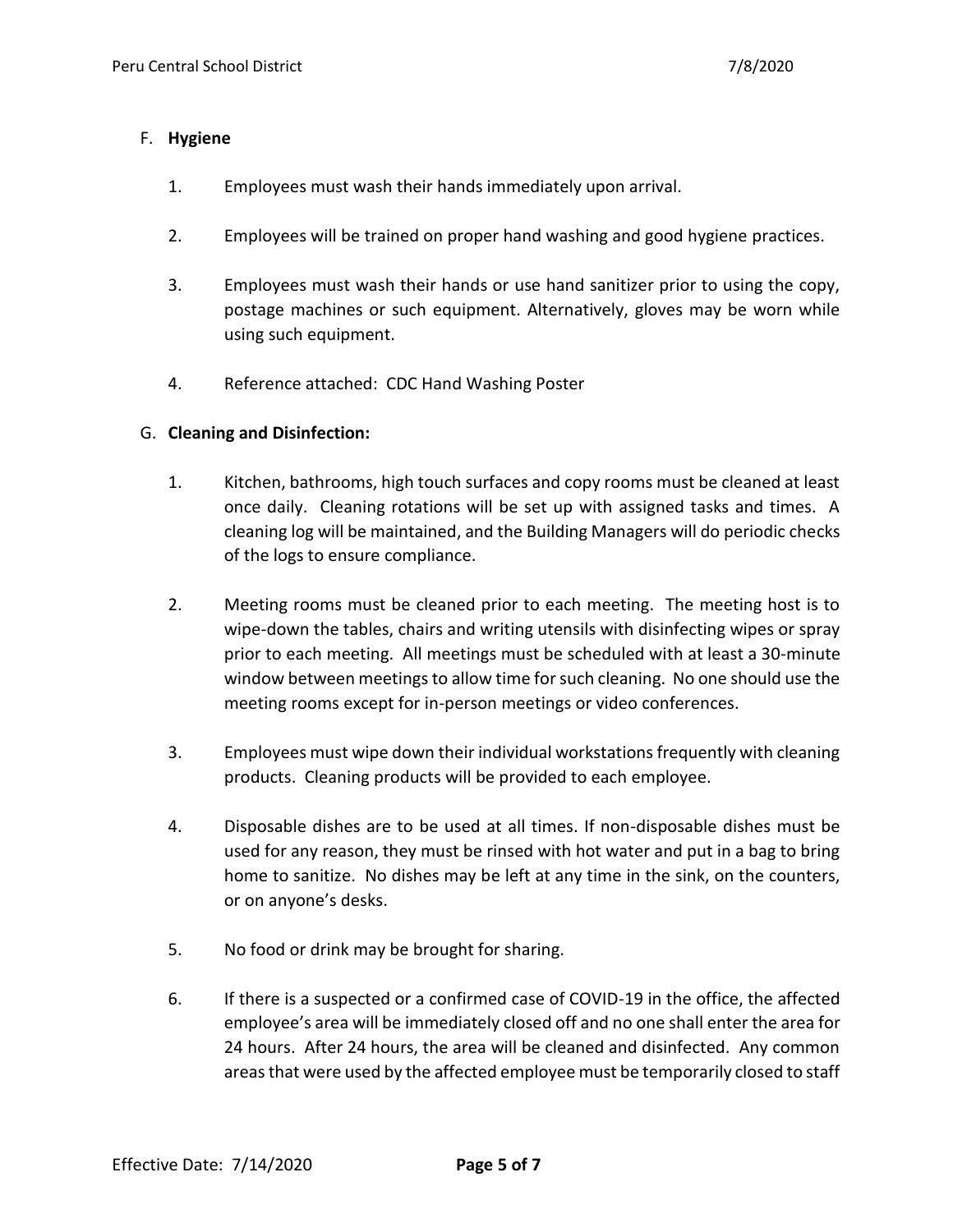and immediately cleaned and disinfected. Proper equipment must be worn at all times during cleaning.

7. Reference: COVID-19 Cleaning Log

#### H. **Deliveries and Meetings:**

- 1. UPS and FedEx drivers shall be informed to leave all deliveries in a designated area.
- 2. In person meetings should be kept to a minimum. Social distancing or mask wearing should occur at all in person meetings. Meeting tools should not be shared. Meetings should be done via telephone or video conference to the extent possible when you cannot socially distance.
- 3. If in person meetings are necessary, the Building Manager must coordinate the scheduling of such meetings to ensure that scheduling guidelines are followed. Visitors should be advised to call the office upon arrival so that the clerical staff may unlock the doors for them to enter.
- 4. Visitors may not be permitted access to the building if they are not wearing an appropriate face covering. Visitors should be notified of this when appointments are scheduled.
- 5. Visitors must complete a health screening survey prior to entering the building. Visitors should be advised of this requirement when their appointment is scheduled, and the survey should be provided to them in advance to the extent possible.
- 6. Visitors must be shown immediately to the meeting room and may not be permitted to wait in any common area.
- 7. Visitors should also be advised to reschedule their appointment if they are feeling ill or are experiencing any COVID-19 symptoms.
- 8. The Building Manager must keep a log of visitors entering the building including their name, date and time of visit, staff members they met with and contact phone number.
- 9. A meeting log needs to be created whenever a meeting is held within a building. The information is collected by the host of the meeting and turned into the Building Manager at the conclusion of the meeting. The log must contain the following information date, time, location, duration and individuals involved in the meeting.